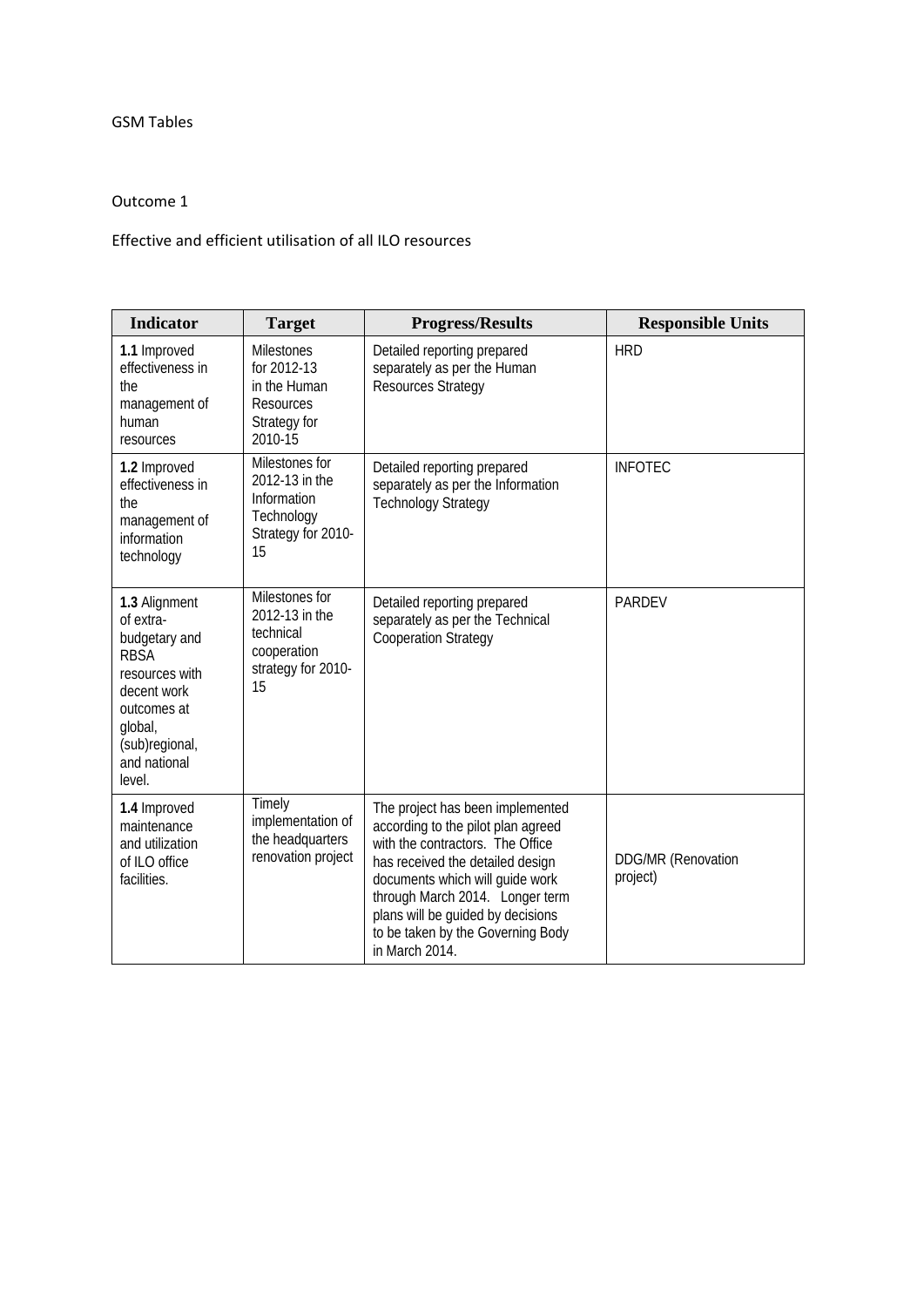|                                              | Maintenance plans<br>created and<br>implemented for all<br>ILO owned facilities<br>outside Geneva | A technical survey was drawn up<br>and sent to Directors of all ILO-<br>owned facilities with a view to:<br>- determining the current state of<br>the premises (architectural,<br>structural, mechanical and<br>electrical components);<br>- identifying which of the<br>components were supported by a<br>maintenance contract:<br>- listing the recurrent costs and<br>expenditures;<br>- identifying the funds to be<br>allocated for the next and future<br>financial periods.<br>The survey was completed for all<br>ILO-owned premises and an initial<br>analysis undertaken, with<br>recommendations for next steps.                                                                                                                                                                                                                                                                                                                                                                                     | <b>INTSERV/</b><br><b>FACILITIES</b> |
|----------------------------------------------|---------------------------------------------------------------------------------------------------|-----------------------------------------------------------------------------------------------------------------------------------------------------------------------------------------------------------------------------------------------------------------------------------------------------------------------------------------------------------------------------------------------------------------------------------------------------------------------------------------------------------------------------------------------------------------------------------------------------------------------------------------------------------------------------------------------------------------------------------------------------------------------------------------------------------------------------------------------------------------------------------------------------------------------------------------------------------------------------------------------------------------|--------------------------------------|
| 1.5 Progress<br>toward climate<br>neutrality | An environmental<br>audit will be<br>introduced                                                   | The audit was launched in 2012 for<br>ILO offices selected on the basis of<br>their environmental impact and<br>taking into account ownership,<br>building size (square footage) and<br>number of staff: Geneva, Lima,<br>Brasilia, Santiago, Buenos Aires,<br>Addis Ababa, Abidjan, Dar es<br>Salaam, Bangkok, Islamabad, New<br>Delhi and Brussels.<br>The audit reviewed existing<br>systems and processes impacting<br>the environmental performance of<br>the ILO, such as sustainable<br>buildings, energy, water, waste,<br>land management and sustainable<br>procurement.<br>The methodology included<br>analysis of records, direct<br>observation, interviews, visit of<br>premises and a survey. A report<br>was elaborated for each selected<br>office. Local consultants, a staff<br>member based in Geneva and an<br>international expert were hired for<br>this project. The final report<br>presenting the consolidated<br>analysis and recommendations for<br>improvement completed end 2013. | <b>INTSERV/</b><br><b>FINANCE</b>    |
|                                              |                                                                                                   |                                                                                                                                                                                                                                                                                                                                                                                                                                                                                                                                                                                                                                                                                                                                                                                                                                                                                                                                                                                                                 |                                      |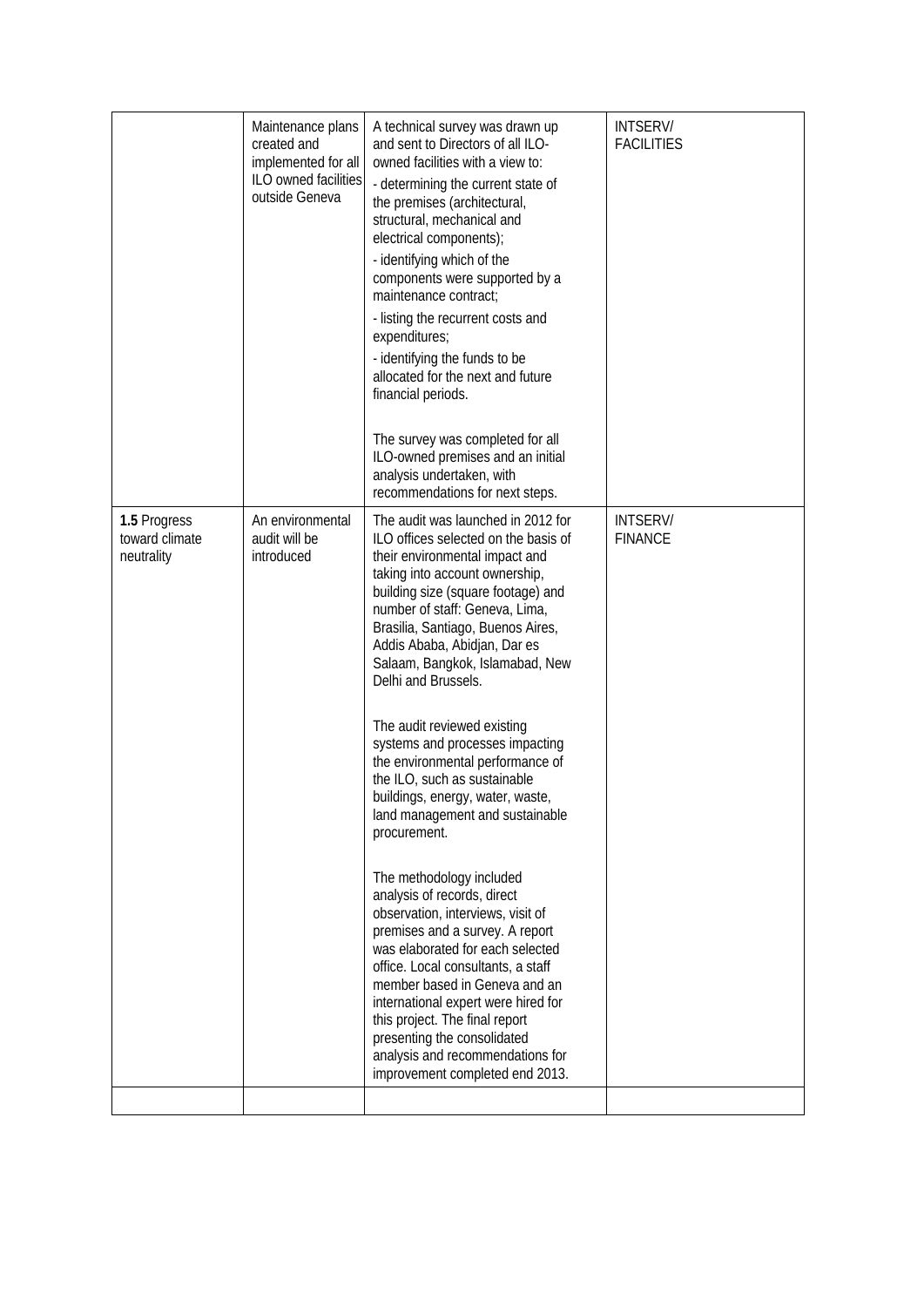## Outcome 2

Effective and efficient governance of the Organisation

| Indicator                                                                                                                                                              | <b>Target</b>                                                                                                                                                                                                                                                                                                                                                                                                                  | <b>Progress/Results</b>                                                                                                                                                                                                                                                                                                                                             | <b>Responsible</b><br><b>Units</b> |  |
|------------------------------------------------------------------------------------------------------------------------------------------------------------------------|--------------------------------------------------------------------------------------------------------------------------------------------------------------------------------------------------------------------------------------------------------------------------------------------------------------------------------------------------------------------------------------------------------------------------------|---------------------------------------------------------------------------------------------------------------------------------------------------------------------------------------------------------------------------------------------------------------------------------------------------------------------------------------------------------------------|------------------------------------|--|
| 2.1 ILO<br>constituents<br>guide the<br>implementation<br>of ILO activities<br>at the country<br>level through<br><b>Decent Work</b><br>Country<br>Programmes          | Constituents involved<br>in the development of<br>100 per cent of Decent<br>Work Country<br>Programmes                                                                                                                                                                                                                                                                                                                         | Constituents have been involved in the<br>design and implementation of all Decent<br>Work Country Programmes (about 31<br>were completed during the biennium)                                                                                                                                                                                                       | PARDEV/<br>PROGRAM                 |  |
| 2.2 External<br>Auditor's opinion<br>on the ILO<br>financial<br>statements and<br>on follow-up<br>action                                                               | Unqualified audit opinion<br>and successful<br>implementation of<br><b>International Public Sector</b><br><b>Accounting Standards</b>                                                                                                                                                                                                                                                                                          | The Office received an unqualified audit<br>opinion on the financial statements for the<br>72 <sup>nd</sup> financial period (2010-11) and also for<br>the consolidated financial statements for<br>the year ended 31 December 2012. The<br>financial statements for 2012 were fully<br>compliant with International Public Sector<br>Accounting Standards (IPSAS). | <b>FINANCE</b>                     |  |
| 2.3 Quality<br>assessments<br>provided in internal<br>audit and independent<br>evaluation reports and<br>timely and effective<br>implementation of<br>recommendations. | High-priority audit findings<br>Total number of high<br>and recommendations<br>priority recommendations fully<br>implemented not later than<br>implemented within the six-<br>six months of the audit<br>month target date: 96 (out of<br>report's date<br>228) or 42%.<br>Total number of high<br>priority recommendations<br>partially implemented or being<br>implemented as at the due date:<br>124 (out of 228) or 54.5%. |                                                                                                                                                                                                                                                                                                                                                                     |                                    |  |
|                                                                                                                                                                        | Other findings and<br>recommendations<br>implemented within 12<br>months of the audit report's<br>date                                                                                                                                                                                                                                                                                                                         | Total number of medium and low<br>$\bullet$<br>priority recommendations fully<br>implemented within the twelve-<br>month target date: 140 (out of<br>280) or 50%.<br>Total number of medium and low<br>priority recommendations<br>partially implemented or being<br>implemented as at the due date:<br>124 (out of 280) or 44%.                                    | <b>IAO</b>                         |  |
|                                                                                                                                                                        | Milestones in the evaluation<br>strategy for 2010-15                                                                                                                                                                                                                                                                                                                                                                           | All the quantitative and qualitative targets<br>for the eleven biennial milestones for<br>2012-13 identified in the 2010-15<br>evaluation strategy were fundamentally<br>met as reported in detail in ILO's Annual<br>Evaluation report 2012-13-<br>(GB.319/PFA/7)                                                                                                  | <b>EVAL</b>                        |  |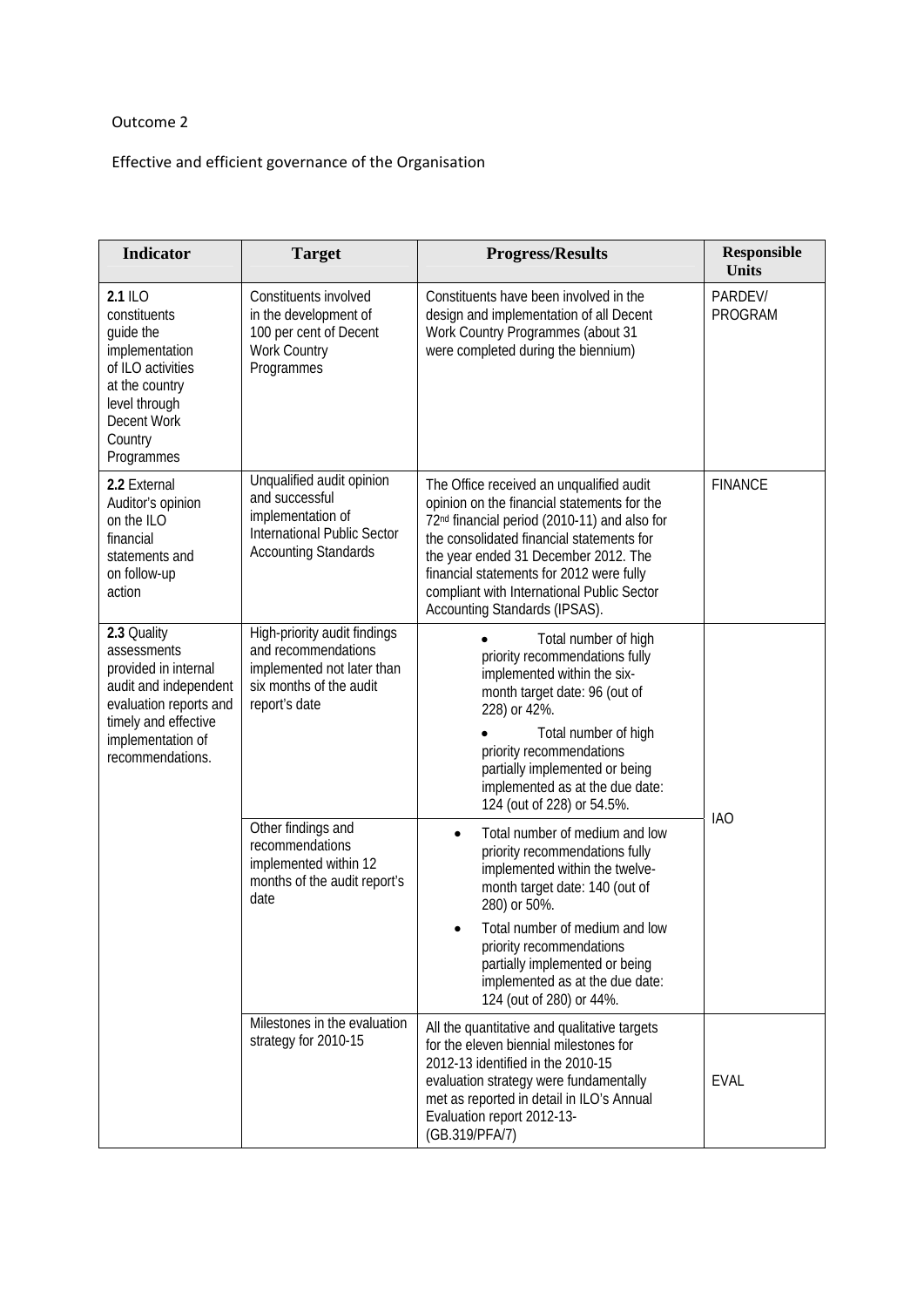| 2.4 Increased<br>recognition and<br>mitigation of risks                                                                                                               | All elements of the<br>system in place and<br>maintained          | - Responsibility for risk management on<br>the Office has been formally assigned to<br>the Office of the Treasurer.<br>- The Strategic Risk Register was<br>reviewed and revised and included in the<br>Programme and Budget for 2014-15.<br>- Resources are being put in place to<br>ensure systematic implementation of<br>Enterprise Resource Management<br>throughout the Office.                                                                                                                                                                                                                                                                                                                                                                                                                                                                                                                                                                                                                                                                                                                                                                                                                                                                                                                                                                                                                                                                                                                                                                                                                                                                                                        | TR/CF       |
|-----------------------------------------------------------------------------------------------------------------------------------------------------------------------|-------------------------------------------------------------------|----------------------------------------------------------------------------------------------------------------------------------------------------------------------------------------------------------------------------------------------------------------------------------------------------------------------------------------------------------------------------------------------------------------------------------------------------------------------------------------------------------------------------------------------------------------------------------------------------------------------------------------------------------------------------------------------------------------------------------------------------------------------------------------------------------------------------------------------------------------------------------------------------------------------------------------------------------------------------------------------------------------------------------------------------------------------------------------------------------------------------------------------------------------------------------------------------------------------------------------------------------------------------------------------------------------------------------------------------------------------------------------------------------------------------------------------------------------------------------------------------------------------------------------------------------------------------------------------------------------------------------------------------------------------------------------------|-------------|
| 2.5 Efficient<br>planning,<br>preparation and<br>management of<br>International<br>Labour<br>Conference and<br>Governing Body<br>sessions and<br>Regional<br>Meetings | 10 per cent increase in<br>constituents' level of<br>satisfaction | A draft survey was submitted for<br>comments to the Geneva based<br>Consultative Group (composed of the<br>Government Group Chairperson, the<br>Regional Coordinators and the Secretaries<br>of the Employers' and Workers' Groups).<br>However, the Group decided not to follow-<br>up on the survey in the middle of the<br>implementation phase of the Governing<br>Body reform as well as the start of the<br>review of the functioning of the ILC. It was<br>also decided that the post-GB meeting of<br>the Screening Group (GB Officers as well<br>as members of the Geneva based<br>Consultative Group) would provide the<br>opportunity to take stock of what had<br>worked and what had not. The Geneva<br>Group therefore preferred informal<br>exchanges through the groups'<br>representatives rather than a survey being<br>sent to all Governing Body members and<br>to ILC delegates. Nevertheless, substantial<br>feedback has already been received.<br>Regarding the implementation of the GB<br>reform, while the Governing Body will<br>examine the need for further<br>improvements at its March 2014 Session,<br>the overall positive impact of this reform<br>has been repeatedly emphasized by the<br>three groups of constituents.<br>During the recent informal consultations on<br>the functioning of the ILC, feedback has<br>also been received indicating that<br>constituents were satisfied with many<br>changes that were trialled at the 2013<br>Conference. The "paper smart policy"<br>implemented at the 2013 European<br>Regional Meeting as well as the increased<br>use of videoconference services were also<br>well received by our constituents. | RELMEETINGS |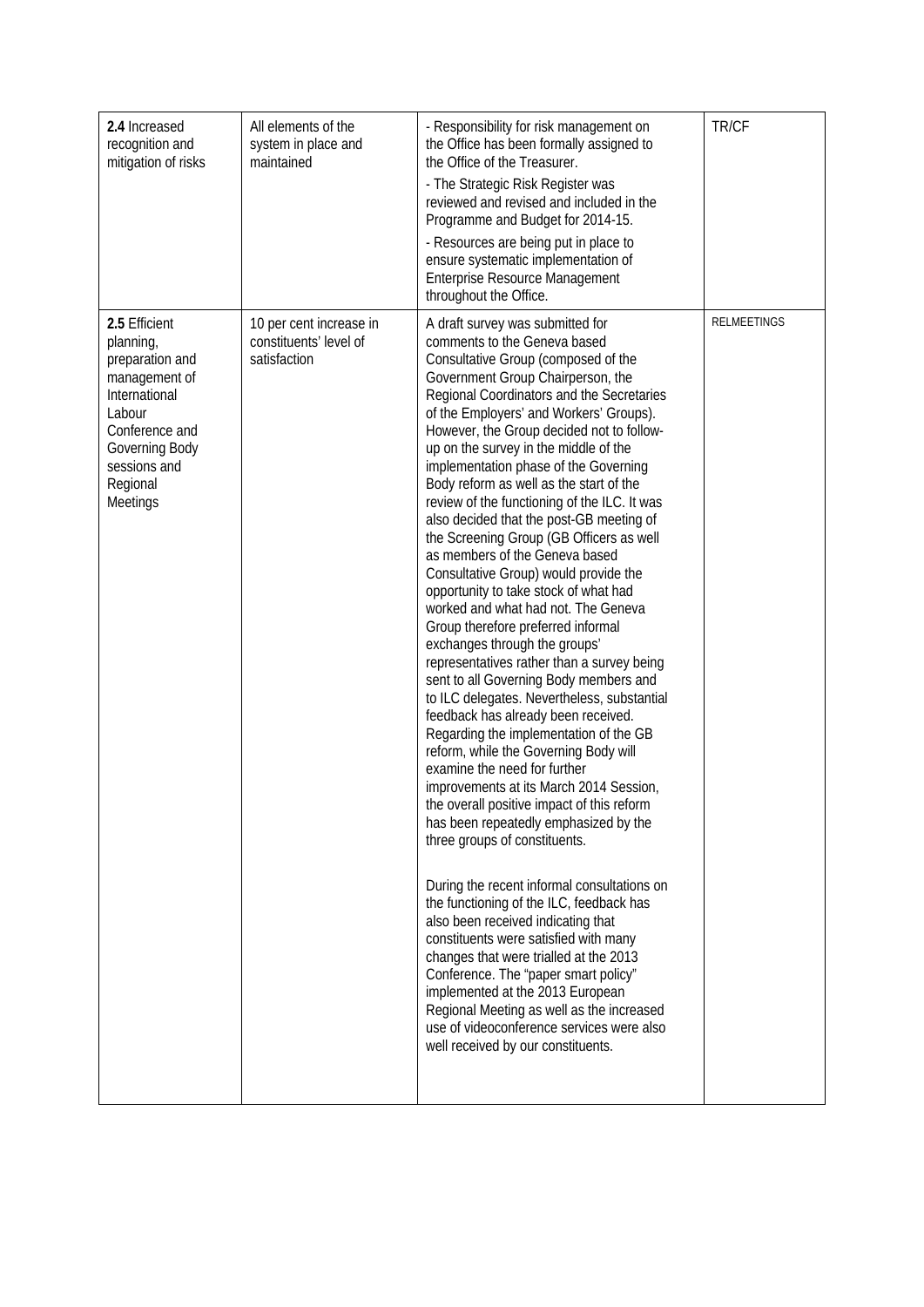| 95 per cent of official                                          |                                   |                                                                                                                                                                                                                                                                                                                                                                                                                                                                                                                                                                                                                                                                                                                             | 2012       |       | 2013       |           |  |
|------------------------------------------------------------------|-----------------------------------|-----------------------------------------------------------------------------------------------------------------------------------------------------------------------------------------------------------------------------------------------------------------------------------------------------------------------------------------------------------------------------------------------------------------------------------------------------------------------------------------------------------------------------------------------------------------------------------------------------------------------------------------------------------------------------------------------------------------------------|------------|-------|------------|-----------|--|
| documents published                                              |                                   | No.                                                                                                                                                                                                                                                                                                                                                                                                                                                                                                                                                                                                                                                                                                                         | On time    |       | No.        | On time   |  |
| on time                                                          | GB                                | 126                                                                                                                                                                                                                                                                                                                                                                                                                                                                                                                                                                                                                                                                                                                         | 85%        |       | 134        | 98%       |  |
|                                                                  | <b>ILC</b>                        | 12                                                                                                                                                                                                                                                                                                                                                                                                                                                                                                                                                                                                                                                                                                                          | 50%        |       | 11         | 91%       |  |
|                                                                  | Other<br>Official<br>Meetings     | 3                                                                                                                                                                                                                                                                                                                                                                                                                                                                                                                                                                                                                                                                                                                           | 100%       |       | 8          | 100%      |  |
|                                                                  | Average                           |                                                                                                                                                                                                                                                                                                                                                                                                                                                                                                                                                                                                                                                                                                                             |            | 78.4% |            | 96.5%     |  |
| 20 per cent decrease in                                          |                                   | 2010-11                                                                                                                                                                                                                                                                                                                                                                                                                                                                                                                                                                                                                                                                                                                     |            |       | 2012-13    | % Diff    |  |
| paper documents                                                  |                                   |                                                                                                                                                                                                                                                                                                                                                                                                                                                                                                                                                                                                                                                                                                                             |            |       |            |           |  |
|                                                                  | GB                                |                                                                                                                                                                                                                                                                                                                                                                                                                                                                                                                                                                                                                                                                                                                             | 12 581 971 |       | 8 890 977  | $-29.34%$ |  |
|                                                                  | <b>ILC</b>                        |                                                                                                                                                                                                                                                                                                                                                                                                                                                                                                                                                                                                                                                                                                                             | 52 058250  |       | 39 893 975 | $-23.37%$ |  |
|                                                                  | Other Official<br><b>Meetings</b> |                                                                                                                                                                                                                                                                                                                                                                                                                                                                                                                                                                                                                                                                                                                             | 6792460    |       | 3 637 515  | $-46.45%$ |  |
|                                                                  | Total                             |                                                                                                                                                                                                                                                                                                                                                                                                                                                                                                                                                                                                                                                                                                                             | 65 103 101 |       | 52 422 467 | $-26.61%$ |  |
|                                                                  | Regional<br><b>Meetings</b>       |                                                                                                                                                                                                                                                                                                                                                                                                                                                                                                                                                                                                                                                                                                                             |            |       |            |           |  |
|                                                                  | Africa                            |                                                                                                                                                                                                                                                                                                                                                                                                                                                                                                                                                                                                                                                                                                                             | 304 800    |       |            |           |  |
|                                                                  | America                           |                                                                                                                                                                                                                                                                                                                                                                                                                                                                                                                                                                                                                                                                                                                             | 370 000    |       |            |           |  |
|                                                                  | Asia                              |                                                                                                                                                                                                                                                                                                                                                                                                                                                                                                                                                                                                                                                                                                                             | 382 200    |       |            |           |  |
|                                                                  | Average                           |                                                                                                                                                                                                                                                                                                                                                                                                                                                                                                                                                                                                                                                                                                                             | 352 333    |       |            |           |  |
|                                                                  | Europe                            |                                                                                                                                                                                                                                                                                                                                                                                                                                                                                                                                                                                                                                                                                                                             |            |       | 308 800    | $-12.36%$ |  |
|                                                                  |                                   | As to documents for regional meetings,<br>they cannot be compared directly over 2<br>biennia, as 3 regional meetings took place<br>in 2010-11 compared to only 1 during the<br>current biennium. Moreover, the number of<br>printed pages is directly linked to the<br>languages of the meeting. It is worth<br>noting that for the European Regional<br>Meeting, where pre-session documents<br>were produced in 5 languages (compared<br>to: Africa: 3; Americas: 3; Asia: 3), the<br>number was reduced by over 12% versus<br>the average for the 2010-11 biennium.                                                                                                                                                      |            |       |            |           |  |
| Provision of adequate and<br>timely legal advice in all<br>cases |                                   | Provided timely legal review of all<br>significant legal matters in GB and ILC<br>documents including reform of the<br>Conference, oversight of the procedure for<br>election of the Director General and<br>related follow-up, and the new Director-<br>General's personnel and other reforms.<br>Also delivered sound legal advice on<br>requests received by HQ and field units on<br>diverse matters. Delivered timely<br>credentials services for ILC and Regional<br>meetings. Negotiated solutions to<br>advance ILO-Swiss relations concerning<br>the renovation of the HQ building, and<br>related zoning law. Progress made on<br>activities concerning legal protection of the<br>ILO in selected member States. |            |       | <b>JUR</b> |           |  |